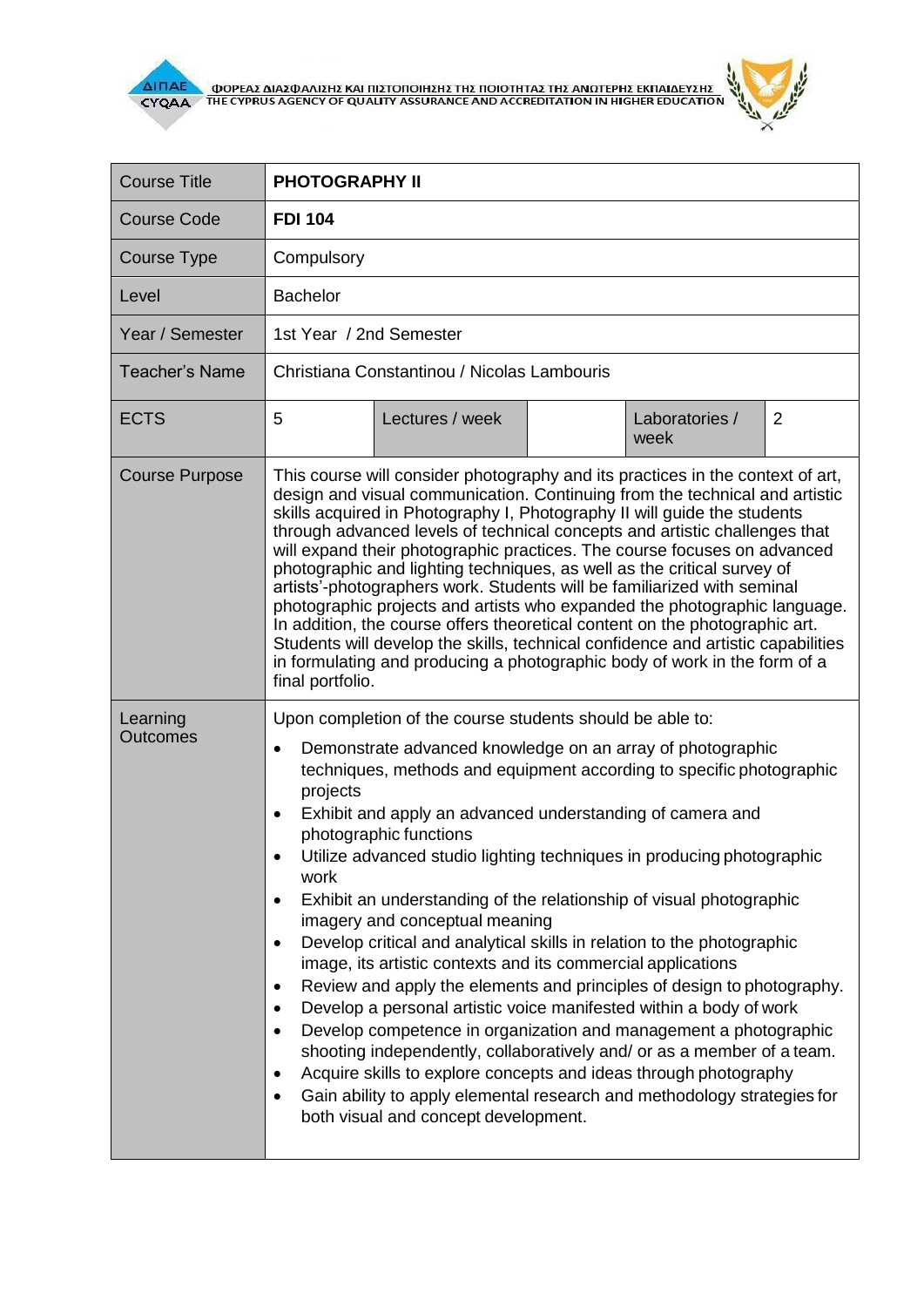

| ΔΙΠΑΕ<br>ΦΟΡΕΑΣ ΔΙΑΣΦΑΛΙΣΗΣ ΚΑΙ ΠΙΣΤΟΠΟΙΗΣΗΣ ΤΗΣ ΠΟΙΟΤΗΤΑΣ ΤΗΣ ΑΝΩΤΕΡΗΣ ΕΚΠΑΙΔΕΥΣΗΣ<br>ΤΗΕ CYPRUS AGENCY OF QUALITY ASSURANCE AND ACCREDITATION IN HIGHER EDUCATION<br><b>CYQAA</b> |                                                                                                                                                                                                                                                                                                                                                                                                                                                                                                                                                           |              |      |  |  |
|-------------------------------------------------------------------------------------------------------------------------------------------------------------------------------------|-----------------------------------------------------------------------------------------------------------------------------------------------------------------------------------------------------------------------------------------------------------------------------------------------------------------------------------------------------------------------------------------------------------------------------------------------------------------------------------------------------------------------------------------------------------|--------------|------|--|--|
| Prerequisites                                                                                                                                                                       | <b>FDI103</b>                                                                                                                                                                                                                                                                                                                                                                                                                                                                                                                                             | Corequisites | None |  |  |
| <b>Course Content</b>                                                                                                                                                               | 1. Advanced Photographic Techniques                                                                                                                                                                                                                                                                                                                                                                                                                                                                                                                       |              |      |  |  |
|                                                                                                                                                                                     | The course offers advanced photographic workshops on photographic<br>techniques, lighting techniques and set-ups (both in studio and outdoors). In<br>addition through short projects, students are encouraged to experiment with<br>alternative photographic practices and production methods                                                                                                                                                                                                                                                            |              |      |  |  |
|                                                                                                                                                                                     | 2. Photography as Artistic Medium: Photography in Art, Design and<br><b>Visual Communication</b>                                                                                                                                                                                                                                                                                                                                                                                                                                                          |              |      |  |  |
|                                                                                                                                                                                     | The course emphasizes the study and critical examination of photography<br>as a complex artistic medium with applications and manifestations in the<br>areas of fine art, commercial photography (advertising, fashion, film etc.)<br>and photojournalism, whilst also focusing on the role of contemporary<br>vernacular and amateur photography produced and consumed on digital<br>and social media platforms. Through visual presentations and discussions<br>students will further engage with issues and questions on the ontology of the<br>medium |              |      |  |  |
|                                                                                                                                                                                     | 3. Artists Work & Photographic Themes<br>The course will focus on the work, concepts, and themes of important artists<br>who use the photographic medium. Critical and theoretical studies will frame<br>lectures and discussions on the photographic art and the photographic<br>practices. Students will engage in visual, conceptual and contextual analysis<br>of artists' works/projects which will also instigate a conceptual research for<br>their own projects                                                                                   |              |      |  |  |
|                                                                                                                                                                                     | 4. The Photographic Project: Concept, Experimentation, Creation                                                                                                                                                                                                                                                                                                                                                                                                                                                                                           |              |      |  |  |
|                                                                                                                                                                                     | Students will be guided through the creative processes and steps in<br>researching and formulating an artistic photographic concept. Issues such<br>as meaning, communication, artistic discussions and questioning will be part<br>for the students' research process into arriving at a conceptual artistic<br>proposal for a major final project.                                                                                                                                                                                                      |              |      |  |  |
| Teaching<br>Methodology                                                                                                                                                             | The theoretical and technical course content is delivered through:                                                                                                                                                                                                                                                                                                                                                                                                                                                                                        |              |      |  |  |
|                                                                                                                                                                                     | Photographic workshops: studio-based workshops and demonstrations on<br>camera functions, equipment an techniques.                                                                                                                                                                                                                                                                                                                                                                                                                                        |              |      |  |  |
|                                                                                                                                                                                     | Visual Presentations: visual presentations on photographic techniques and<br>processes. Visual presentations of photographic work is also utilized to<br>discuss technical issues, artistic visions and imaging standards which<br>encourages critical discourse and discussion.                                                                                                                                                                                                                                                                          |              |      |  |  |
|                                                                                                                                                                                     | Theory Lectures: Specialized theory lectures and presentations on the<br>History of Photography, the medium of photography and artists' work.                                                                                                                                                                                                                                                                                                                                                                                                             |              |      |  |  |
|                                                                                                                                                                                     | Project Briefings and Project Critiques: extended project/assignment<br>briefings, using visual examples of work, descriptions and discussions on<br>the subject matter assist students in comprehending the context, content<br>and technical requirements of the assignment. The student assignments<br>work presentation is done in a formal group/class critique, in which group<br>discussion and evaluation is encouraged as another form of learning.                                                                                              |              |      |  |  |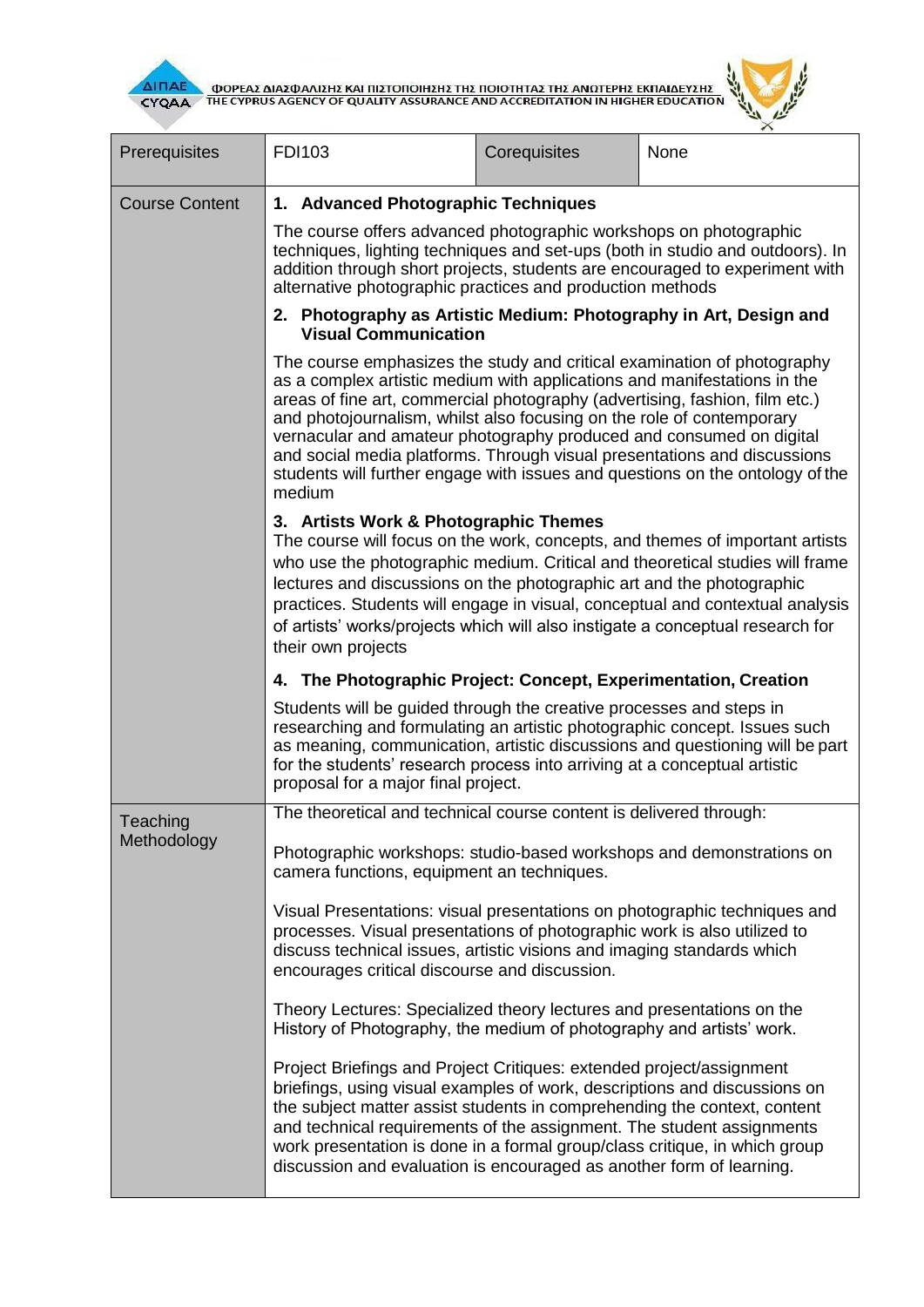



|              | Tutorials: Individual and/or group tutoring and guidance, supplementary of                                                                                                                                                                |  |  |
|--------------|-------------------------------------------------------------------------------------------------------------------------------------------------------------------------------------------------------------------------------------------|--|--|
|              | the scheduled classes and studio-hours.                                                                                                                                                                                                   |  |  |
|              | E-learning Presentations: Students have access to electronically based                                                                                                                                                                    |  |  |
|              | learning and teaching where lectures are made available to them online as                                                                                                                                                                 |  |  |
|              | well as additional references to documentaries, videos and links of interest                                                                                                                                                              |  |  |
|              | related to photography.                                                                                                                                                                                                                   |  |  |
| Bibliography | Reference Bibliography:                                                                                                                                                                                                                   |  |  |
| (References) | 1. Ang, T. Photography: The Definitive Visual History. DK, 2014. ISBN:<br>9781465422880                                                                                                                                                   |  |  |
|              | 2. Antonini, M., Minniti, S., Gómez, F., Lungarella, G., Bendandi, L. (Eds.).<br>Experimental Photography: A Handbook of Techniques. Thames &<br>Hudson, 2015. ISBN: 9780500544372                                                        |  |  |
|              | 3. Barrett, T. Criticizing Photographs 5th Edition. McGraw-Hill Education,<br>2011. ISBN: 9780073526539                                                                                                                                   |  |  |
|              | 4. Bate, D. Art Photography. Tate Publishing, 2016. ISBN: 9781849762243<br>5. Bilissi, E., Langford, M. Langford's Advanced Photography: The Guide<br>for Aspiring Photographers (8th Edition). Focal Press, 2011. ISBN:<br>9780240521916 |  |  |
|              | 6. Campany, D. Photography and Cinema (Exposures). Reaktion Books,<br>2008. ISBN: 9781861893512                                                                                                                                           |  |  |
|              | 7. Campany, D., Elcott, N., Respini, E., Slifkin, R., Bajac, Q., Gallun, L.,<br>Marcoci, R., Meister, S., H. (Eds.). Photography at MoMA: 1960 to Now.<br>The Museum of Modern Art, 2015. ISBN: 9780870709692                             |  |  |
|              | 8. Cotton, C. The Photograph as Contemporary Art (world of Art). Thames<br>& Hudson, 2014. ISBN: 9780500204184                                                                                                                            |  |  |
|              | 9. Fancher, N., Studio Anywhere: A Photographer's Guide to Shooting in<br>Unconventional Locations. Peachpit Press, 2015. ISBN:<br>9780134084176                                                                                          |  |  |
|              | 10. Frank, R, Kerouac, J. (intro.). The Americans. Steidl. 2008. ISBN:<br>9783865215840                                                                                                                                                   |  |  |
|              | 11. Fulford J., Halpern G., Slack M. The Photographer's Playbook: 307<br>Assignments and Ideas. Aperture Foundation, 2014. ISBN:<br>9781597112475                                                                                         |  |  |
|              | 12. Heiferman, M., Holborn, M., Fletcher, S. (Eds.), Goldin, N. Nan Goldin:<br>The Ballad of Sexual Dependency. Aperture Foundation, 2014. ISBN:<br>9781597112086                                                                         |  |  |
|              | 13. Kirstein L., Evans, W., Meister, S. Walker Evans: American<br>Photographs: Seventy-Fifth Anniversary Edition. The Museum of<br>Modern Art, 2012. ISBN: 9780870708350                                                                  |  |  |
|              | 14. Klanten, R., Sinofzik, A., Ehmann, S. (Eds.). The Still Life: In Product<br>Presentation and Editorial Design. Getsalten, 2015. ISBN:<br>9783899555813                                                                                |  |  |
|              | 15. Shore, S., Schmidt-Wulffen, S., Tillman, L. Stephen Shore: Uncommon<br>Places: The Complete Works. Aperture Foundation, 2015. ISBN:<br>9781597113038                                                                                  |  |  |
|              | 16. Szarkowski, J., Eggleston, W. William Eggleston's Guide. The Museum<br>of Modern Art, 2002. ISBN: 9780870703782                                                                                                                       |  |  |
|              | 17. Taschen (Eds.). David LaChapelle. Good News. Part II (Multilingual<br>Edition). Taschen, 2017. ISBN: 9783836570466                                                                                                                    |  |  |
| Assessment   | Overall the course is evaluated as follows:                                                                                                                                                                                               |  |  |
|              | <b>Final Assessment 34%</b>                                                                                                                                                                                                               |  |  |